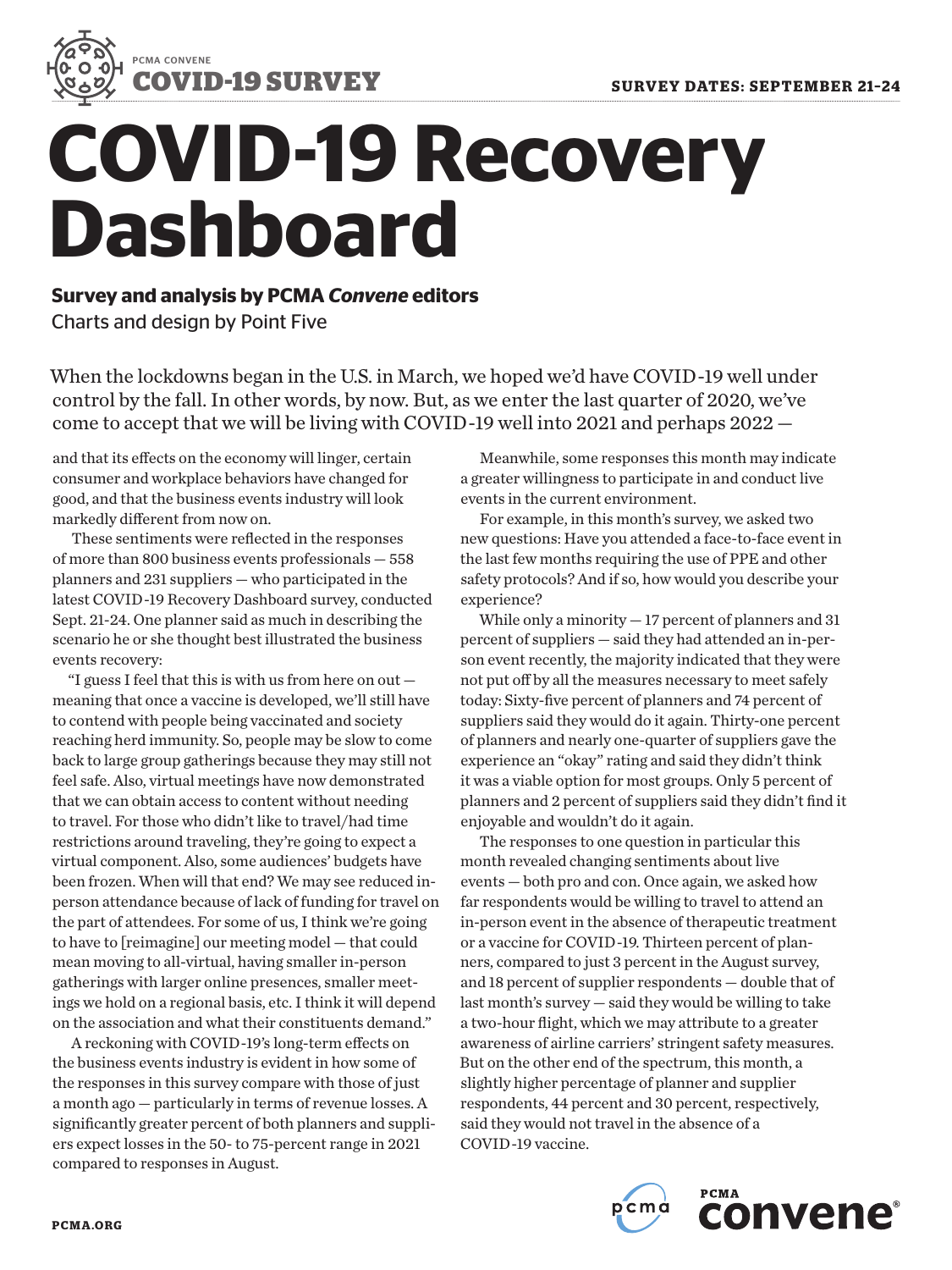

What best describes your role in the business events industry?



To what extent do you believe the rise in the use of digital-event technology will impact face-to-face attendance at your event/s for the rest of 2020 on a scale of 1 to 5?



To what extent do you believe the rise in the use of digital-event technology will impact face-to-face event attendance at events in 2021 on a scale of 1 to 5.

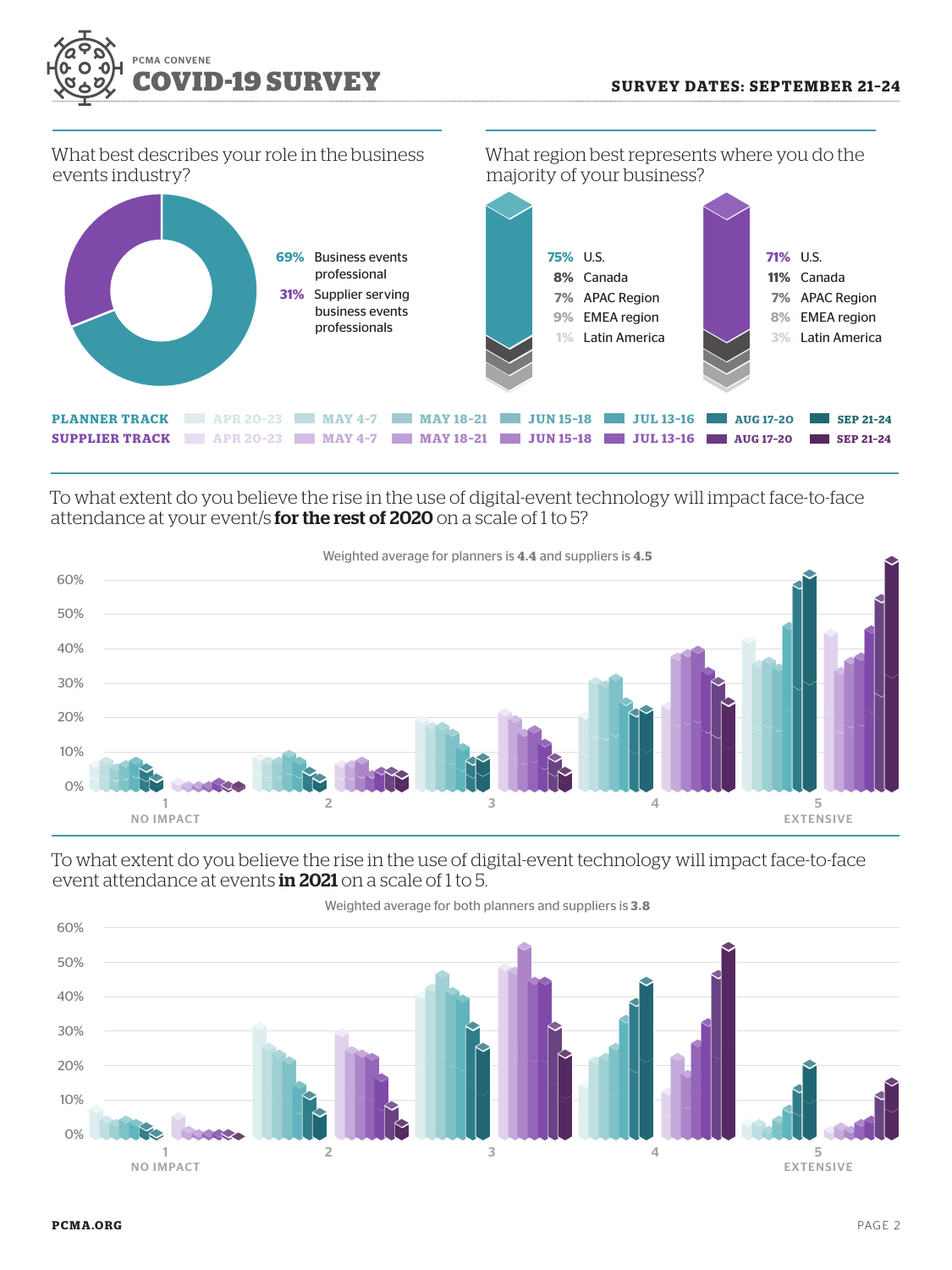

## **PLANNER TRACK**

Are you planning to redesign an existing face-to-face event for a digital platform in the next three months?



**62%** Yes, the entire program will be online. **16%** Yes, there will be a digital component.



Are you seeking out broadcasting facilities in your site-selection efforts for future hybrid events?



Are you satisfied with your tech solutions for your online events?



No  **37**%

| <b>PLANNER TRACK 4PR 20-23 MAY 4-7 MAY 18-21</b><br><b>SUPPLIER TRACK APR 20-23 MAY 4-7 MAY 18-21</b> |                                                                  |                            |  |
|-------------------------------------------------------------------------------------------------------|------------------------------------------------------------------|----------------------------|--|
|                                                                                                       | JUN 15-18 JUL 13-16 AUG 17-20 SEP 21-24<br>$JUN 15-18$ JUL 13-16 | <b>NO. 17-20</b> SEP 21-24 |  |

When compared to the same period in 2019, what do you believe will be the overall revenue impact of COVID-19 on your events-related business

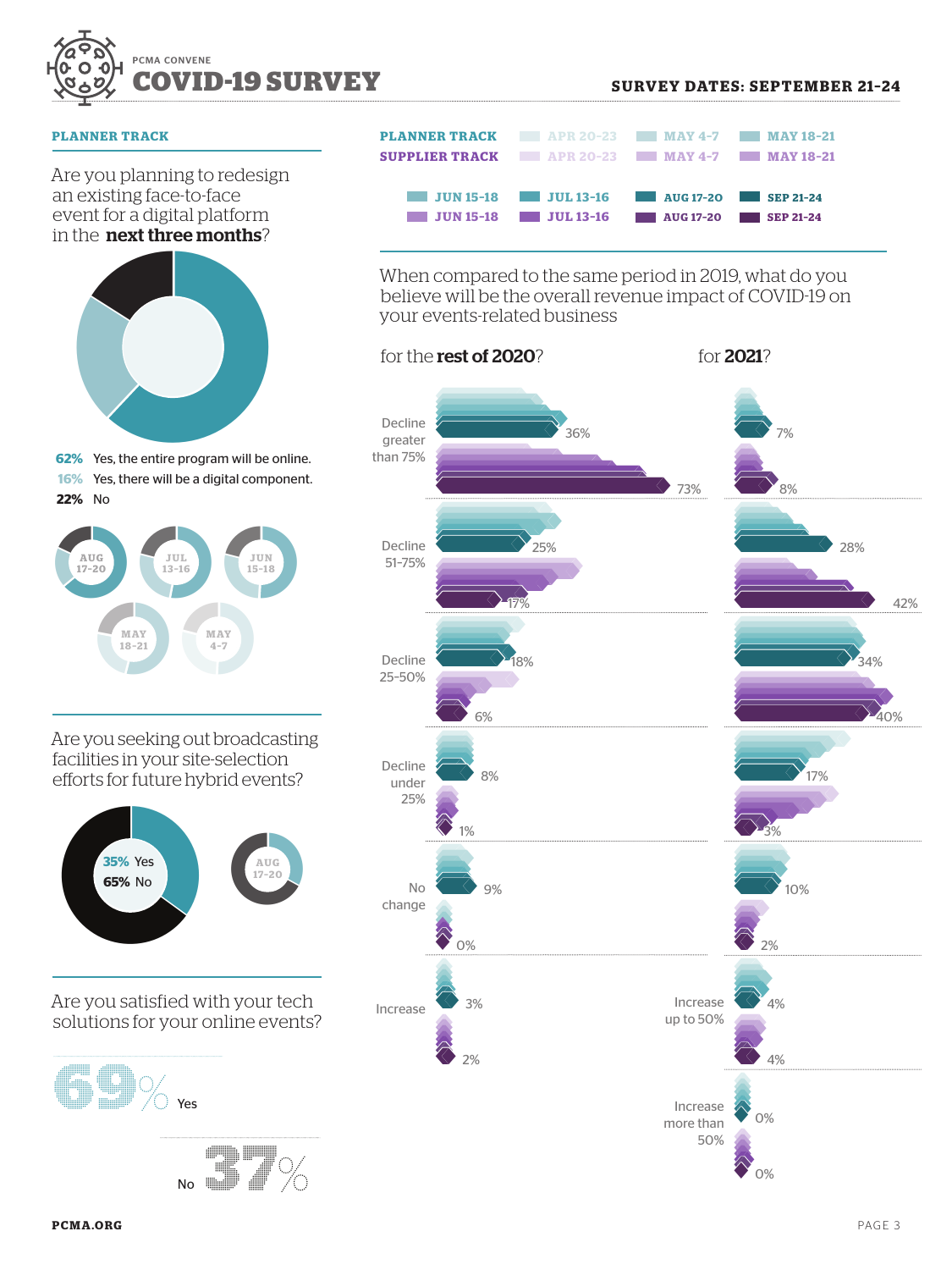

#### **PLANNER TRACK**

What is your biggest financial challenge with regard to planning a business event in 2021? (Please choose one.)



- **42%** Budgeting/pricing for a hybrid (in-person + digital) events
- **24%** How to budget in terms of face-to-face attendance expectations
- **7%** Expenses related to enhanced hygiene and sanitary standards at a face-to-face event
- **7%** What to charge digital participants
- **6%** What to charge digital event exhibitors/sponsors
- **6%** Expenses related to event marketing and communications in a post COVID-19 world
- **1%** Deciding on registration pricing for face-to-face participants
- **8%** Other

## **PLANNER TRACK SUPPLIER TRACK**

Have you attended a face-to-face event in the last few months requiring the use of PPE and other safety protocols? If you answered "yes", please choose the statement that best describes your experience.



In the absence of a therapeutic treatment or vaccine for the COVID-19 virus, what is the farthest distance from your home you would consider traveling to a business event in 2020, assuming there are no financial or regulatory restrictions placed on travel?

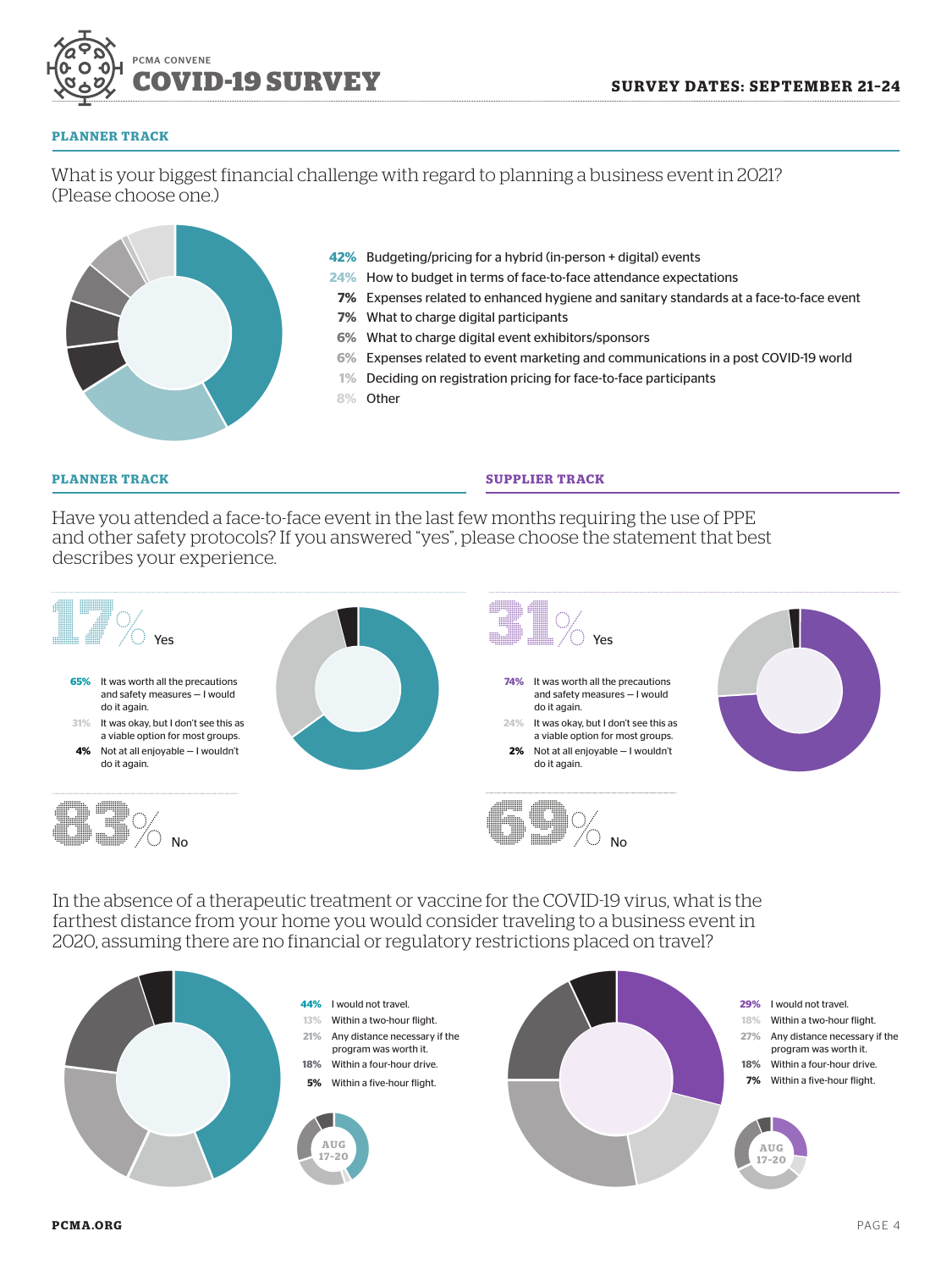

#### **PLANNER TRACK SUPPLIER TRACK**

When the pandemic crisis passes, what scenario do you think best describes the recovery of face-to-face meetings for the business events industry in your geographic region?



## **PLANNERS SPEAK**

*"I guess I feel that this is with us from here on out. Meaning that once a vaccine is developed, we'll still have to contend with people being vaccinated and society reaching herd immunity. So, people may be slow to come back to large group gatherings because they may still not feel safe. Also, virtual meetings have now demonstrated that we can obtain access to content without needing to travel. For those who didn't like to travel/had time restrictions around traveling, they're going to expect a virtual component. Also, some audiences' budgets have been frozen. When will that end? We may see reduced in-person attendance because of lack of funding for travel on the part of attendees. For some of us, I think we're going to have to [reimagine] our meeting model — that could mean moving to all virtual, having smaller in- person gatherings with larger online presences, smaller meetings we hold on a regional basis, etc. I think it will depend on the association and what their constituents demand."*

*"Our board has stated that they are nervous about hosting an event in Chicago given all of the unrest and would consider going somewhere else face-to-face in 2021."*

*"I believe digital and some form of hybrid is here to stay. We've learned that it's now a viable option and allows for greater access. In future, once the opportunity to gather becomes a reality again, digital will increase every event's footprint to those who want to attend any event but cannot be there in person."*

*"I think the industry is fooling itself and its clients to keep pushing reopening events any time during 2020 and first part of 2021 — and hybrid is not feasible. Budgets are being cut so now you are pushing adding live with venue costs and keeping the costs of virtual."*

*"It will all depend on the vaccine — once it is ready and people are able to get it, we can go back full speed with our in-person events."*

*"I think smaller and regional events will make a comeback before larger/national/ international events. We fully expect most of our events to carry a hybrid solution going forward."* 

## **SUPPLIER PERSPECTIVE**

*"Comfort levels for face-to-face meetings will depend upon science/health professionals' widely approved and widely available COVID vaccines."*

- *"Depends on the business market segment and corporate leaders willing to step out and hold in-person meetings. Some industries are meeting and others are not. I'm seeing pent-up demand but also meetings that were several thousand [attendees] shrinking to hundreds. Every industry is facing this differently."*
- *"Small, dispersed regionally for in-person events, with digital components — hub-andspoke model."*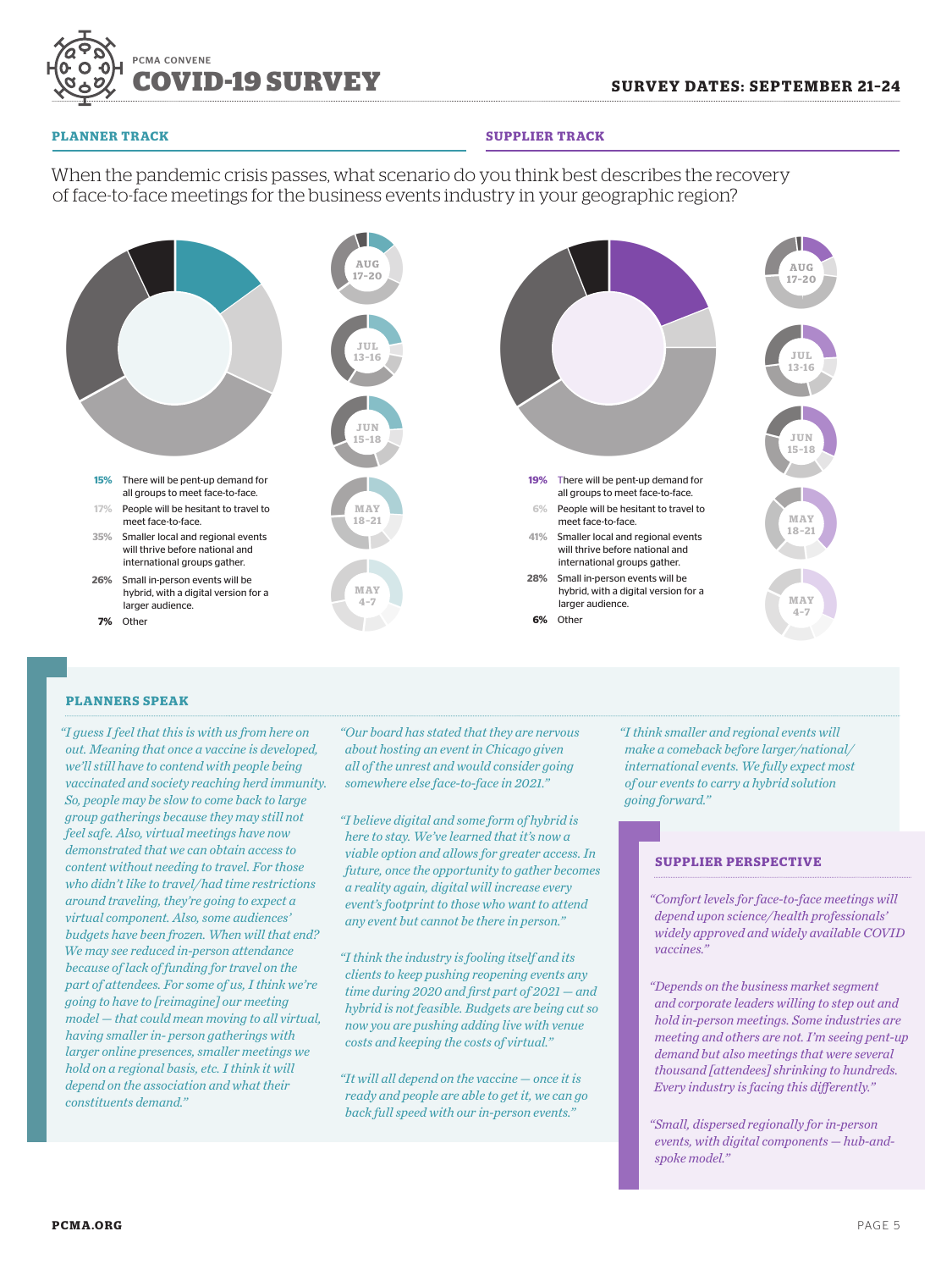

| <b>PLANNER TRACK APR 20-23 MAY 4-7 MAY 18-21 JUN 15-18 JUL 13-16 AUG 17-20 SEP 21-24</b>  |  |  |  |
|-------------------------------------------------------------------------------------------|--|--|--|
| <b>SUPPLIER TRACK APR 20-23 MAY 4-7 MAY 18-21 JUN 15-18 JUL 13-16 AUG 17-20 SEP 21-24</b> |  |  |  |

In order to prepare professionally for success in the business events industry during the recovery, which new skills do you think you need to pursue/develop? **PLANNERS SPEAK**